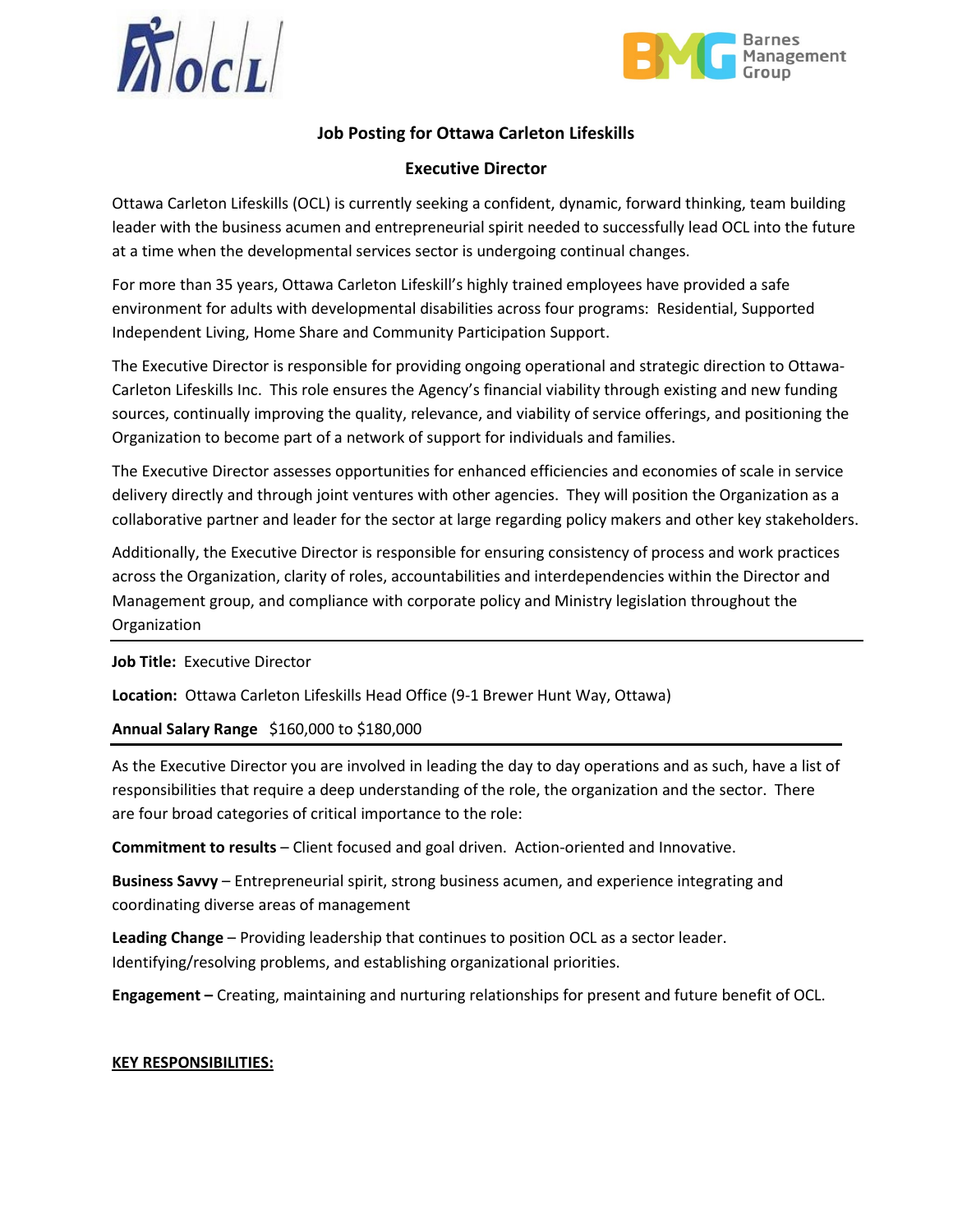



- Establishes and maintains a highly collaborative and productive relationship with the Board of Directors, ensuring Board members have the information required to execute their governance function and address complex, strategic, and systemic issues.
- Maintains key focus on the core functions of the Organization, including strategy, finance, board management, fundraising, and program delivery, enabling it to achieve its long-term vision.
- Provides inspired leadership and direction, working collaboratively with senior leadership to grow the Organization, strengthen it, and ensure its sustainability.
- Develops high-quality business strategies and plans and ensures their alignment with both short-term and long-term objectives.
- Cultivates a strong and transparent working relationship with the Board of Directors, providing regular progress reports regarding financial, programming, and performance against stated milestones and goals.
- Plans, develops, and upholds a comprehensive and responsible annual budget and provides regular monitoring of revenues, expenditures and risks.
- Identifies opportunities for partnerships and alternative funding sources.
- Oversees execution of all aspects of business operations, long-term planning, and the sustainability of all resources which affect the operations of the Organization, including but not limited to capital, human resources, and physical facilities.
- Identifies community needs through ongoing consultation and positions OCL as a collaborative partner and leader in the sector at large, including with policy makers and other key stakeholders.
- Maintains a visible presence within OCL's program locations, with the workforce at large, and with individuals served and their families.
- network of facilities, with the workforce at large, and with individuals served and their families.
- Creates a working environment consistent with OCL's mission, vision and values and ensures a unifying vision and direction that is shared with and modeled for key stakeholders.

## **QUALIFICATIONS:**

- An undergraduate degree is required. A minimum 10+ years of proven and progressive experience at a senior management level, with previous organizational responsibility and authority for strategic development and execution.
- A collaborative, mission-minded professional with a passion for the sector and the energy, strategic foresight and management experience to make a difference.
- Proven ability to foster a highly engaged, innovative workplace culture that embodies the mission, vision and values that define the association.